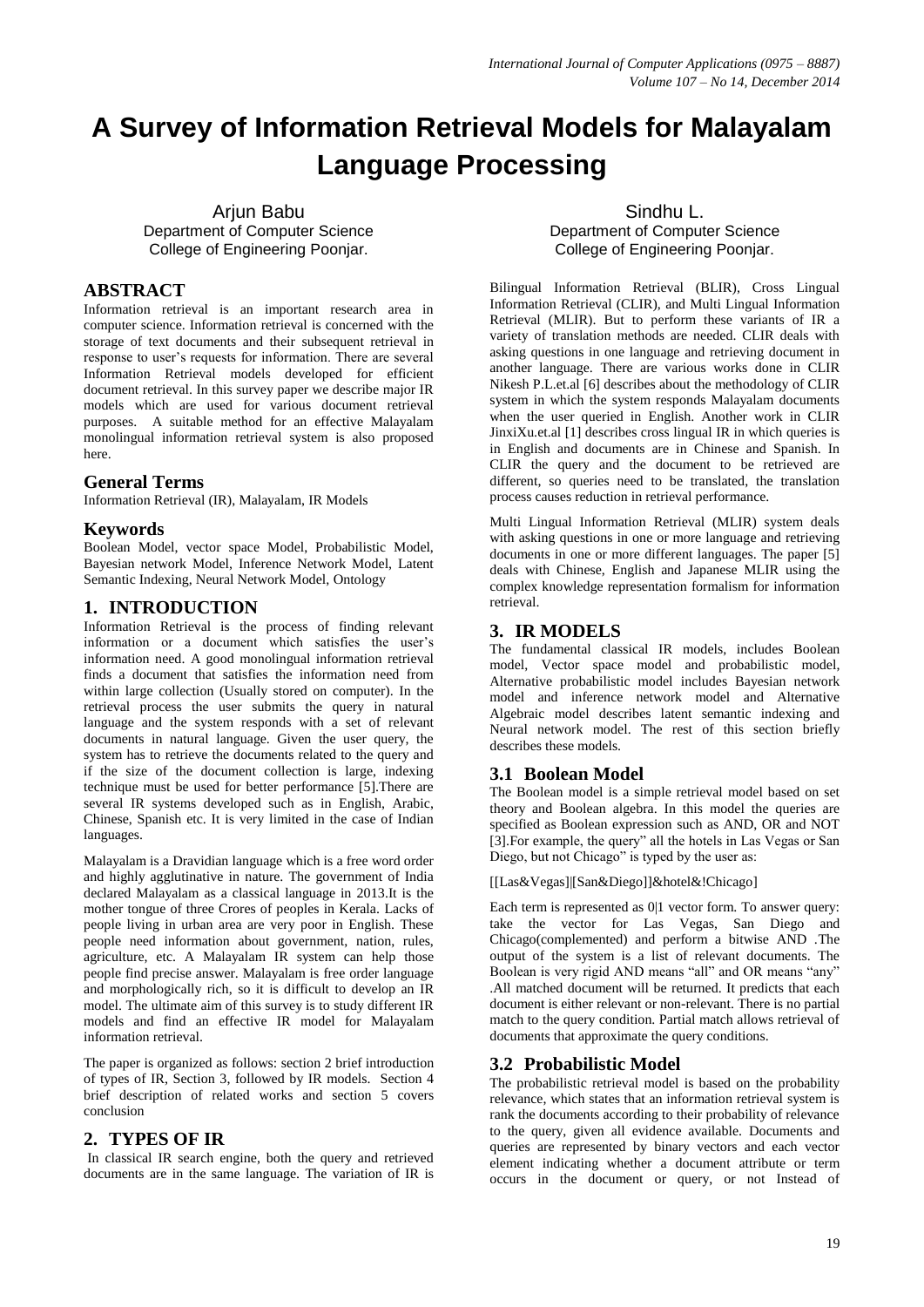probabilities. For probabilistic model the index term weight variables are binary. In this model the documents are ranked according to their decreasing order of probability.

#### **3.3 Vector space model**

In this model, documents and queries are represented as vectors in multidimensional space. Then the retrieval is based on the similarity between the query vector and document vectors. The retrieved documents are ranked according to their similarity. The similarity is based on the occurrence frequencies of the keywords in the query and in the documents. in this models the documents and queries assigned a non-binary weight. Document and query is represented as

$$
d_j = (w_{1j}, w_{2j}, ..., w_{n,j})
$$

$$
q_k = (w_{1k}, w_{2k}, \ldots, w_{n,k})
$$

Vector Space Model have been introduce term weight scheme known as  $t_f$ -id<sub>f</sub> weighting [7, 14]. These weights have a term frequency  $(t_f)$  factor measuring the frequency of occurrence of the terms in the document or query texts and an inverse document frequency  $(id_f)$  factor measuring the inverse of the number of documents that contain a query or document term [4].

The  $t_f$  factor is given by,

 $t_f$ =freq<sub>i</sub>, /max<sub>i</sub>freq<sub>i, i</sub>

The id<sub>f</sub> factor is given by,

*idf=log(N/n<sup>i</sup> )*

The  $t_f$ -id<sub>f</sub> weighting scheme uses weights which is given by,  $w_{i,j} = t_f \times id_f$ . The cosine similarity measure work better. The formula is the same as the inner product, but it is normalized by the length of the documents and the length of the query. The cosine measures the angles between the two vectors (the higher the cosine value closer to, the smaller the angle between Document vector and the query vector, therefore a more relevant document).

$$
sim(d_j, d_q) = \frac{\bigg|_{d_j}^{\rho} \cdot \bigg|_{d_q}}{\bigg|_{d_j}^{\rho} \bigg|_{d_q}} = \frac{\sum_{i=1}^n w_{i,j} w_{i,q}}{\sqrt{\sum_{i=1}^n w_{i,j}^2} \sqrt{\sum_{i=1}^n w_{i,q}^2}}
$$

## **3.4 Alternative Probabilistic Model**

In alternative probabilistic model here we discuss Bayesian Belief network and Inference networks.

#### *3.4.1 Bayesian network Model*

Bayesian network is a graphical model that represents a set of random variables and their conditional dependencies via directed acyclic graph (DAG). Bayesian networks are also known as belief networks, probabilistic independence networks, influence diagrams and causal nets.

In Bayesian network model the set of all keywords as the universe of discourse U, this is the sample space. Let t be the total number of keywords. Then  $U = \{k_1, k_2, \ldots, k_3\}$ . For each keyword  $k_i$ . This variable is one indicates that keyword is observed. A document  $d_j$  indicates that a set of selected keywords. If all the variables are in on state indicates that the document has been observed.

#### *3.4.2 Inference Network Model*

In inference network model random variables are associated with index term, documents and query. All of these variables are represented as nodes in an inference network.

#### **3.5 Alternative Algebraic model**

In this model we describe latent semantic indexing and neural network model.

#### *3.5.1 Latent Semantic Indexing*

LSI is a concept based retrieval method that exploits the idea of vector space method and singular value decomposition (SVD).LSI can retrieve documents even when they do not share any words with the query. It is similar to the concept of vector space model. Neelam Phadnis and Jayant Gadge[10] explains latent semantic indexing by using singular value decomposition(SVD).SVD means matrix A can be decomposed into a product of three other matrices

 $A = U\Sigma V^{T}$ , Where

U is an orthogonal matrix,

 $\Sigma$  is a diagonal matrix and

V is the transpose of an orthogonal matrix. .

Neelam Phadnis and Jayant Gadge[10] this paper proposes a Latent Semantic Indexing Algorithm for efficient retrieval of documents. The LSI approach is useful for finding texts in large collection of data. It solves the problem of vocabulary problems such as synonymy and polysemy. In future this approach can be combined with WorldNet to improve web information retrieval.

#### *3.5.2 Neural Network Model*

Neural network models are a simplified graph representation of interconnected neurons in the human brain. The nodes in the graph are processing units and edges play the role of synaptic connections and a weight is assigned to each edge of neural network. The query term nodes are the ones which initiate the inference process by sending signals to the document term nodes. Following that, the document term nodes might themselves generate signals to the document nodes.Igor MOKRIS and Lenka SKOVAJSOVA [12] describes neural net work model of information retrieval system for Slovak language.

#### *3.5.3 Ontology-based Information Retrieval*

Conceptual specification of a word or a term is called ontology. An Ontological tree is defined as entities and grouping of entities, classification of entities in a hierarchical order and grouping of entities based on similarities and differences. Each keyword identified is matched with entry in every node in the Ontological tree. The exact location of the keyword in the tree is identified.

## **4. RELATED WORKS**

Jinxi Xu.et.al[1] proposes a probabilistic cross lingual retrieval system. The system uses a generative model to find the probability that a document in one language is relevant given query in another language. It produces slightly better results than using a machine translation system for CLIR. The probabilistic CLIR system achieves roughly 90% of monolingual performance in retrieving Chinese documents and 85% in retrieving Spanish documents.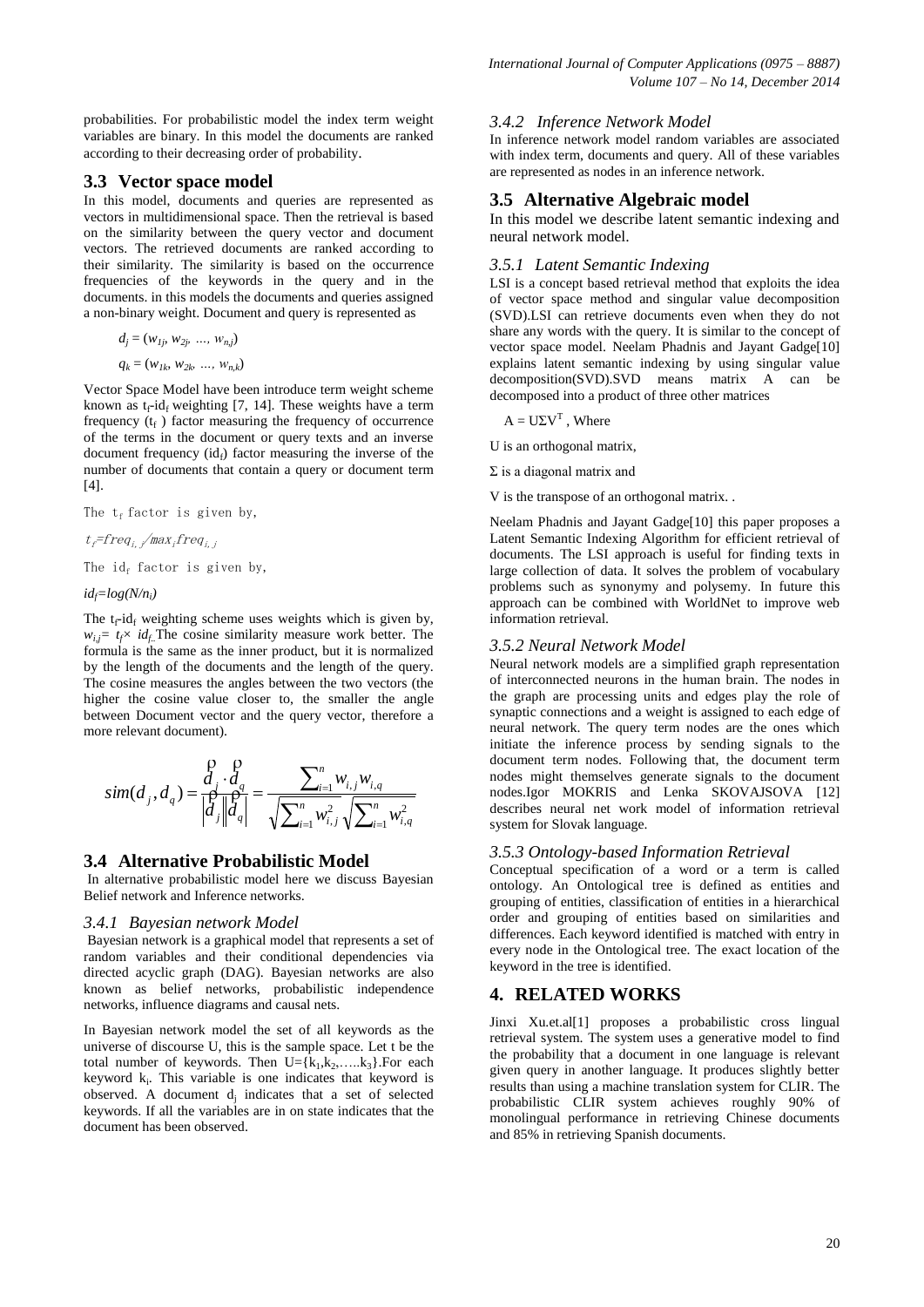Pinaki Bhaskar.et.al[2] explain monolingual information retrieval task for English and Bengali languages. Documents are clustered using a set of theme keywords. Information retrieval is based on these set of theme keywords. Each language data consists of four consecutive years of news from the two reputed newspapers.TF-IDF weighting scheme is used for information retrieval. The limitation of the system is only certain query topics were quite good.

Jeongwoo ko.et.al [5] proposes two probabilistic models for answering ranking in the multilingual QAS, which find exact answers to a natural language questions written in different languages. The independent prediction model directly estimates a probability that an answer is correct given a multiple answer relevance features and answer similarity features. The joint prediction model uses an undirected graphical model to estimate the joint probability of all answer candidates from which the probability of an individual candidate is inferred. One advantage of the joint prediction model is that which is useful for list questions and JP model is less efficient than the independent model.

NikeshP.L.et.al[6] describes about an English-Malayalam information retrieval system. Here the system retrieves Malayalam documents in response to query in English. If the input is in English a translation process is needed for that a bilingual English-Malayalam dictionary is used. The user query is passed through processes like tokenizing, stop word removal and stemming. The documents are indexed and stored in a hash table called the inverted index file. The index is usually noun and proper nouns. Vector Space Model and tfidf weighting scheme is used for document ranking and retrieval. The limitation of the system is for CLIR need translation it reduces the performance of MLIR .

Reshma O.K.et.al [8] describe an efficient information retrieval for Malayalam produces a good results using vector space model. The document and query preprocessor consists of Tokenizer, POS tagging, Stemming and Symantic mapping. For IR index terms are obtained after stemming the noun terms of each document. The system uses a vector space model and tf-idf weighting scheme to assign weights to the index terms of the document and query.

Marco Antonio Pinheiro de Cristo.et.al[9] explain how Bayesian networks can be used to represent the classic vector space model. Bayesian network models were first introduced in IR by Turtle and Croft. In their model, index terms,

documents and user queries are seen as events and are represented as nodes in a Bayesian network. This model performs better than traditional probabilistic models for document ranking. A second model was proposed by Ribeiro-Neto and Muntz[4] .A combination of vector space model and Bayesian network. It yields better results than the use of a vector space ranking alone. A third model was proposed by Acid can be used to efficiently compute the relevance probabilities of the documents. Marco Antonio Pinheiro de Cristo.et.al [9] demonstrates that the combination of evidence from past queries with the vector space ranking yields better results than the use of a vector space ranking alone.

A.P.SivaKumar.et.al [11] uses LSI technique with Singular Value Decomposition (SVD) to achieve effective indexing for English and Hindi languages. This paper uses the Singular Value Decomposition (SVD) of LSI technique and it solves the problem of polysemy and synonymy. Cosine similarity method is applied on query document and target document. Applied a ranking method for the documents retrieval, it gives the order of the documents relevant to the user query. This paper also shows that, using TFIDF and LSI increases the query performance by approximately 3 times when direct matching is considered. The limitation of the system is It is expensive so in practice it works only in small text collection.

Igor MOKRIS and Lenka SKOVAJSOVA [12] describes neural net work model of information retrieval system for Slovak language. Slovak language is more complicated therefore; it is difficult to recognize keywords in Slovak text. Using neural net work model the Slovak text analysis can be simplified.The system is divided into three subsystems, administrator, indexation and user subsystem. The first sub layer of the system is query sub layer, the second one is keyword sub layer and third one is document sub layer. For Slovak language it produces better results.

S.Saraswathi.et.al [13] describes bilingual information retrieval for English and Tamil based on the keywords with the use of the Ontological tree. Usage of the Ontological tree is the striking feature of this system. A Part-Of-Speech (POS) Tagger is used to determine the keywords from the given query. Each keyword identified is matched with entry in every node in the Ontological tree finally, the solution for the query is translated back to the query language (if necessary) and produced to the user. The efficiency of the system is 40% for English and 60% for Tamil.

| <b>Model</b>            | <b>Related work</b>                                             | <b>Method</b>                                                                                                                                           | Advantage                                                                                                | <b>Limitations</b>                                                                                               |
|-------------------------|-----------------------------------------------------------------|---------------------------------------------------------------------------------------------------------------------------------------------------------|----------------------------------------------------------------------------------------------------------|------------------------------------------------------------------------------------------------------------------|
| <b>Boolean</b><br>Model | No works<br>done.                                               | i) Based set theory and<br>Boolean algebra.<br>ii) Queries are represented<br>by Boolean expressions<br>iii) Terms are combined with<br>AND, OR, & NOT. | i) Easy to implement.<br>ii) Computationally<br>efficient.                                               | i) No partial matching<br>ii) No ranking<br>iii) No weighting of terms.<br>iv) Difficult to control output.      |
| Probabilistic<br>Model  | <i>i</i> )Jinxi<br>Xu.et.al[1]<br>ii)Jeongwoo<br>ko.et.al $[5]$ | i) Based on probability<br>ranking principle.<br>ii)Based on relevance and<br>non-relevance of data.                                                    | i)Ranking of document<br>ii)Does not consider index<br>inside a document (ie, all<br>weights are binary) | i) Only partial ranking of documents.<br>ii) Estimation of needed probabilities.<br>iii) Prior knowledge needed. |

**Table 1. Comparison of different IR Models.**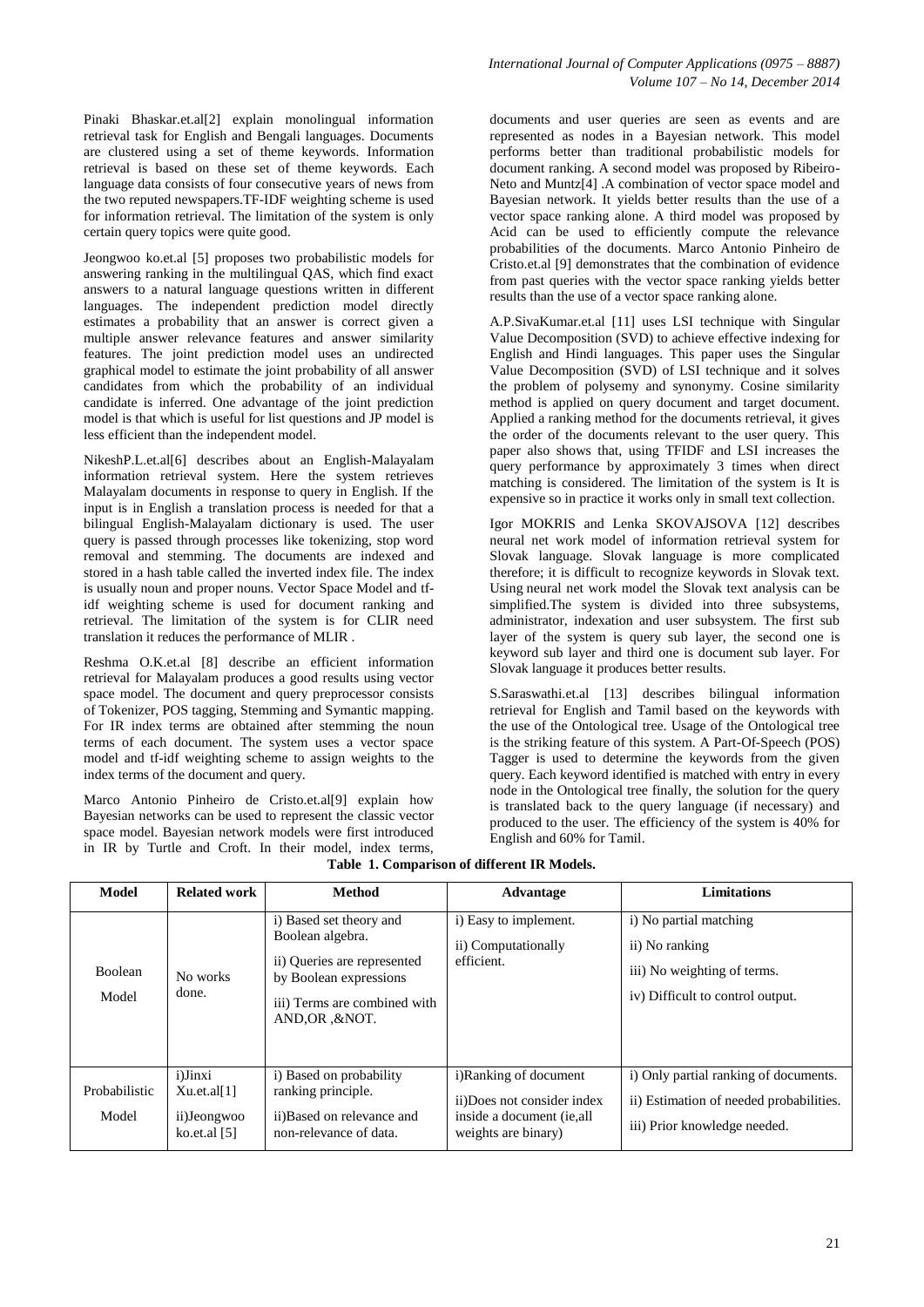|                                                | i)NikeshP.L.e<br>t.al[6]                                                                       | i) Documents and queries are<br>represented by vectors.                                                                                                            | i)Term weighting improve<br>retrieval performance                                                                                      | i)Assumes independence of index<br>terms                                                                                                                  |
|------------------------------------------------|------------------------------------------------------------------------------------------------|--------------------------------------------------------------------------------------------------------------------------------------------------------------------|----------------------------------------------------------------------------------------------------------------------------------------|-----------------------------------------------------------------------------------------------------------------------------------------------------------|
| Vector space<br>Model                          | ii)Reshma<br>O.K.et.al[8]                                                                      | ii) A weighting Scheme is<br>used.<br>iii) Rank documents by<br>similarity.                                                                                        | ii) Partial matching allows<br>documents that<br>approximate query<br>conditions.                                                      |                                                                                                                                                           |
|                                                |                                                                                                | iv. Using cosine similarity.                                                                                                                                       |                                                                                                                                        |                                                                                                                                                           |
| Latent<br>Semantic<br>Indexing                 | i)A.P.SivaKu<br>mar.et.al [11]<br>$\rm ii)$<br>Neelam<br>Phadnis<br>and<br>Jayant<br>Gadge[9]s | i) Retrieving text based on<br>concept.<br>ii) Use Singular Value<br>Decomposition.                                                                                | i) It solves the problem of<br>polysemy and synonymy.<br>ii) Retrieve documents even<br>they do not share any<br>keyword in the query. | i) It does not allow fast retrieval.<br>ii)LSI technique expensive so it<br>works only in small text collection                                           |
| Neural<br>Network<br>Model                     | Igor<br>MOKRIS and<br>Lenka<br><b>SKOVAJSO</b><br>VA [12]                                      | i) Based on neurons.<br>ii) A weight assigned to each<br>edge of Neurons.                                                                                          | i) it allows the retrieval of<br>documents which are not<br>initially related to the query<br>terms.                                   | i) Difficulty with understanding the<br>internal processes of the network.                                                                                |
| Inference<br>network<br>model.                 | No works<br>done.                                                                              | i) Random variables are<br>associated with index term,<br>documents and query.<br>ii) Combine the evidence.                                                        | i) it provides a framework<br>in which different ranking<br>strategies can be used.                                                    | i) Boolean query formulation.                                                                                                                             |
| Bayesian<br>Network<br>model                   | i)Marco<br>Antonio<br>Pinheiro de<br>Cristo.et.al[9]                                           | i) A probabilistic graphical<br>model.<br>i) Represents a set of random<br>variables and their<br>conditional dependencies via<br>directed acyclic graph<br>(DAG). | i) Providing a separation<br>between the document<br>space and the query space.                                                        | i) Specify the queries as Boolean<br>expressions.                                                                                                         |
| <b>Model</b>                                   | <b>Related work</b>                                                                            | <b>Method</b>                                                                                                                                                      | <b>Advantage</b>                                                                                                                       | Limitations                                                                                                                                               |
| Ontology-<br>based<br>Information<br>Retrieval | i)S.Saraswath<br>i.et.al $[13]$                                                                | i) Classification of entities in<br>a hierarchical order.<br>ii) Based on keyword<br>matching.                                                                     | i)Reusability and Sharing<br>of the<br>Ontology with other<br>applications.                                                            | i)it is a time-consuming<br>ii)Difficult to create ontological tree.<br>ii)It is laborious to manually add a<br>new concept into an existing<br>ontology. |

# **5. CONCLUSION**

This paper discussed about the different Information Retrieval techniques. Each of the methods has different criteria in extracting document for user's query. Malayalam preprocessing requires large works compared to other languages so we have to need a better and easy IR model. At last we conclude that, for Malayalam information retrieval

vector space model using tf –idf weighting scheme may produce better result. Vector space model find the similarity measure and rank them according to their similarity, That is why vector space using Tf-Idf model gives better result for long documents as compared to term-count model. Vector space model was used to rank text documents in response to user query. In future this approach can be combined with POS tagging to improve web information retrieval.